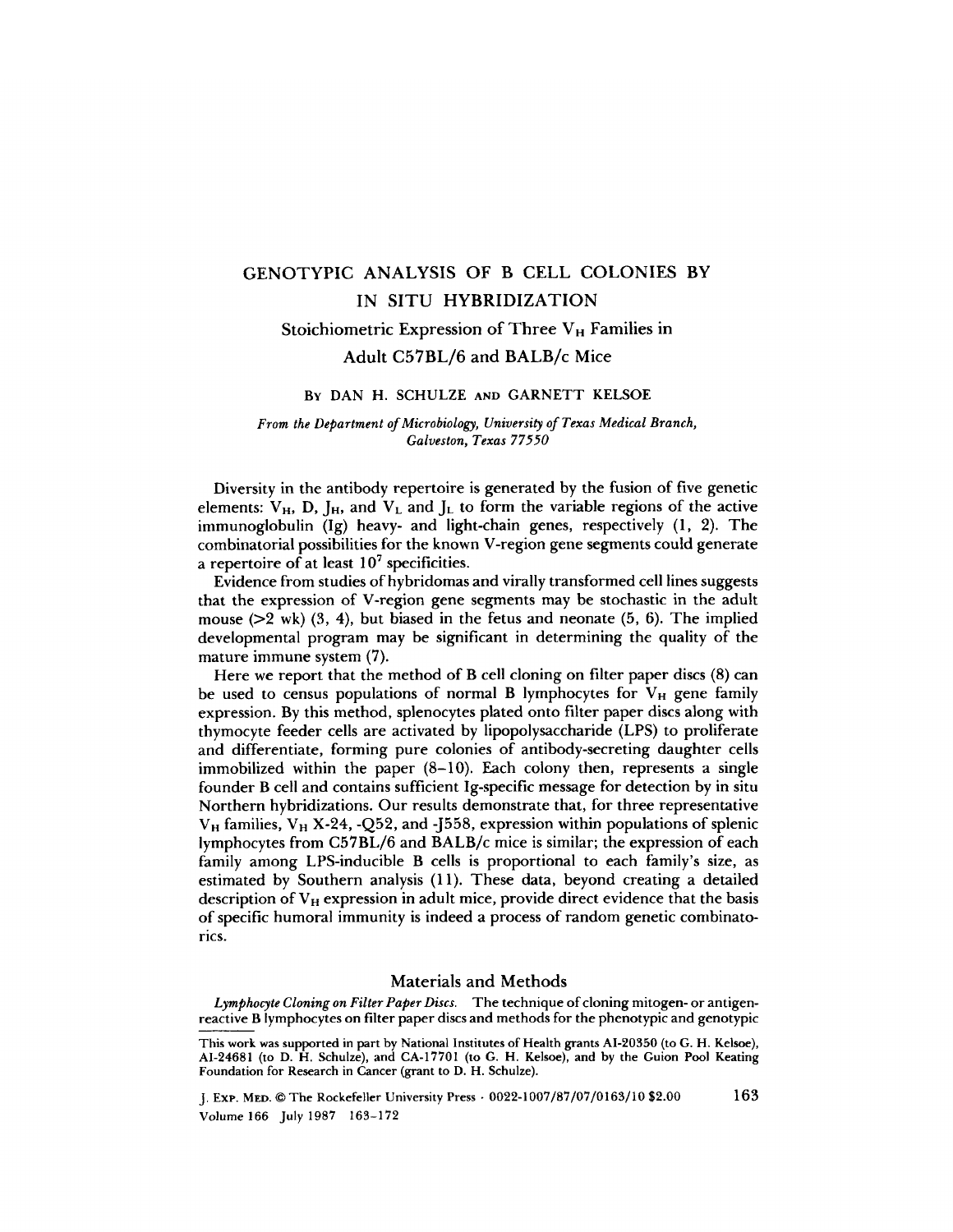analysis of colonies have been described in detail (8, 9) . Briefly, colony-forming precursor cells are plated at low densities ( $\leq 10^6$  splenocytes/disc) and cultured for 5-6 d with Ig thymic feeder cells and appropriate concentrations of mitogen or antigen. Inducible precursor cells are stimulated to proliferate and differentiate into pure colonies (clones) of antibody-secreting daughter cells immobilized within the disc's matrix of cellulose fibers . Colonies are firmly adherent and may be visualized directly by microscopy or indirectly by immunoblotting, in situ labeling and in situ Northern hybridization (8, 9). Replica immunoblots and hybridizations are efficient, permitting multiple phenotypic (10) and genotypic (8) analyses of individual colonies.

Mice. C57BL/6J, BALB/cJ, and BALB/cByJ (used only for analyses of  $V_H$  X-24 and -Q52) mice were purchased (The Jackson Laboratories, Bar Harbor, ME) and maintained at the University of Texas Medical Branch Animal Care Center through four to six generations of randomized mating. Donors of splenic lymphocytes were age- (within 2 wk) and sex-matched adults (14-36 wk). Thymocyte donors were sex-matched young mice  $(5-8 \text{ wk})$ .

Cell Lines. Five cell lines were used to demonstrate  $V_H$  specificity. The fusion-cell line P3-X63-Ag8.653 (P3) has lost the ability to express endogenous immunoglobulin heavy and light chain genes (12). The Ig-producing lines B1-8 ( $\mu$ ;  $\lambda_1$ ) and TEPC-15 ( $\alpha$ ;  $\kappa$ ) secrete antibodies that use the J558 and  $\overline{S107}$  V<sub>H</sub> families, respectively (13, 14). A line of TEPC-15 adapted to propagation in vitro was generously provided by Dr. J. Cerny. The 28.23 and 28.120 hybridoma lines secrete 1gM using  $V_H$  Q52 (28.23) or  $V_H$  X-24 (28.120) (D. H. Schulze, manuscript submitted for publication).

Media. Cells were cultured in RPMI-1640 medium (K.C. Biologicals, Lenexa, KS) supplemented with 10% (vol/vol) FCS (Hyclone, Logan, UT),  $5 \times 10^{-5}$  M 2-ME (Sigma Chemical Co., St. Louis, MO), <sup>2</sup> g/liter Na2 HCOs (Sigma Chemical Co.), and penicillin and streptomycin (50 U/ml and 50  $\mu$ g/ml, respectively) (Flow Laboratories, McLean, VA). A washing medium (WM)' was prepared by diluting culture medium <sup>1</sup> :10 with RPMI-1640 medium.

Mitogen. LPS (E. coli 0127:B8; Difco Laboratories, Detroit, MI) was prepared by dialysis against distilled water, lyophilization, and reconstitution to  $\sim 10$  mg/ml in HBSS. This stock LPS solution was filter sterilized and used at final concentrations of 10-16  $\mu$ g/ml.

Filter Paper Discs. Whatman 54 filter paper discs (8.26-cm diam; Whatman Paper Division, Clifton, NJ) were used. Each disc was keyed in pencil and notched, ensuring correct orientation of sequential hybridizations . Discs were sterilized by autoclaving . Before culture, sterile filter paper discs were placed numbered-side up into petri dishes  $(100 \times 200$ -mm; Falcon Labware, Oxnard, CA) and washed in 5-10 ml of WM. After 20-30 min, the WM was removed by suction.

Preparation of Splenocytes and Thymocytes. Spleens and thymuses were taken aseptically from mice killed by cervical dislocation . Single-cell suspensions were prepared by standard methods, and the cells were washed twice in cold WM. Thymocytes were then resuspended to  $5 \times 10^7$  cells/ml in an ice-cold rinse medium (RM) of equal parts HBSS and RPMI-1640, while splenocytes were resuspended in cold culture medium to  $2 \times 10^4$  cells/ml.

Thymocytes were depleted of contaminating B cells by treatment with sterile rabbit anti-mouse Ig serum (Cedarlane Laboratories, Hornby, Ontario) and complement (C) (Low-Tox-M rabbit C; Cedarlane Laboratories) . Routinely, washed thymocytes were cooled on ice for 15 min and cold anti-Ig serum was added to a final dilution of <sup>1</sup> :50. The suspension was mixed and held on ice for <sup>1</sup> h. The cells were then washed twice in cold RM and resuspended to the same volume in RM containing fresh adsorbed C (final dilution, 1:15). The suspension was mixed and incubated at  $37^{\circ}$ C for 1–1.5 h. Residual Ig<sup>-</sup> thymocytes were recovered after two washes in WM and were resuspended to  $6 \times 10^6$ cells/ml in culture medium. Generally, 25-35% of the starting thymocytes are killed by this treatment.

Culture Method. 5 ml of culture medium containing splenocytes  $(10^5 \text{ cells})$  were pipetted evenly over each washed filter paper disc, and the cells were allowed to settle for

 $<sup>1</sup> Abbreviations used in this paper: RM, rinse medium; WM, wash medium.$ </sup>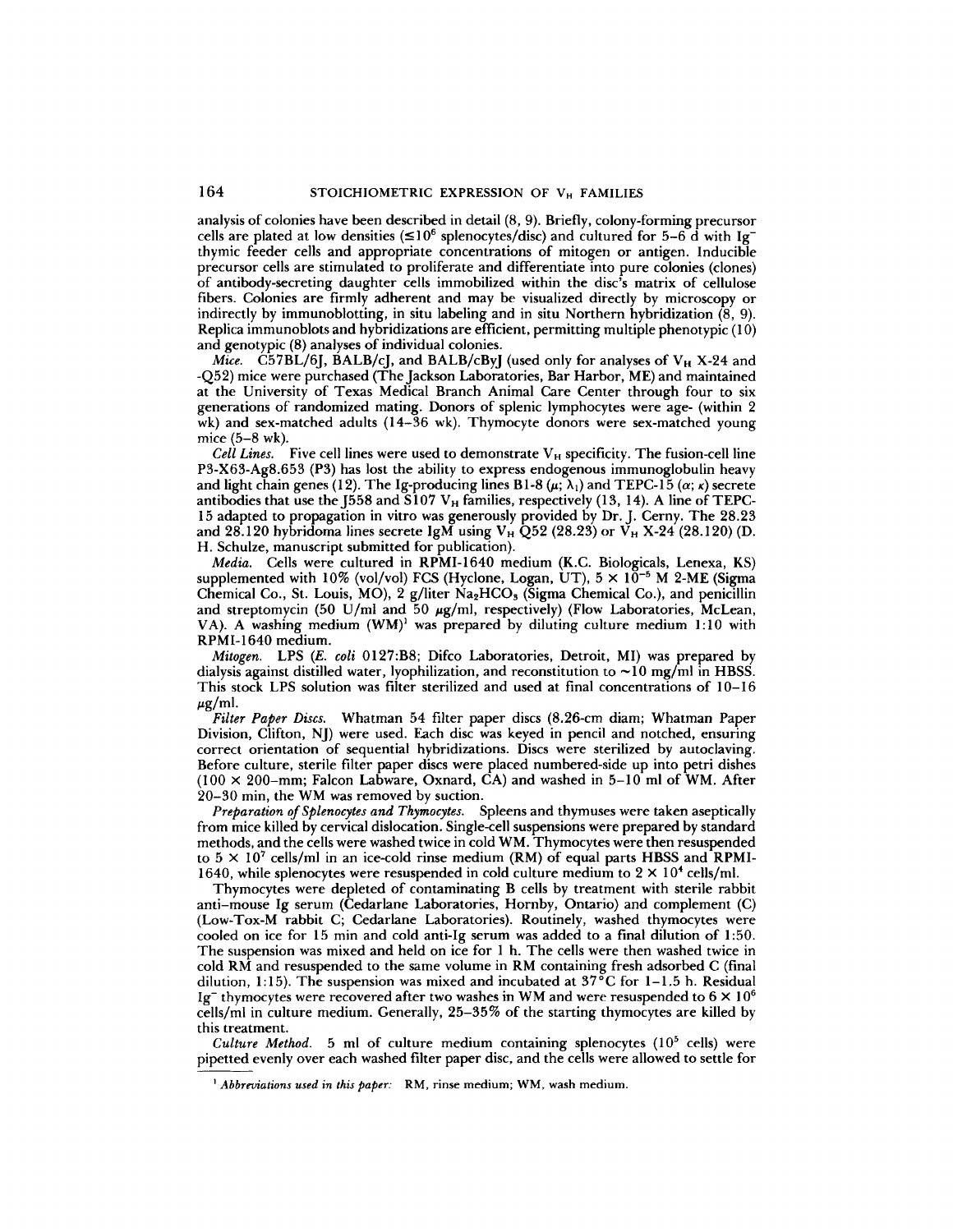20-30 min. Next, 5 ml of culture medium containing B cell-depleted thymocytes ( $3 \times$ 10<sup>7</sup> cells) and LPS (20–32  $\mu$ g/ml) were gently added. Cultures were incubated at 37 °C in a humidified atmosphere of 95% air and 5%  $CO<sub>2</sub>$  for 5–6 d.

 $V_H$  Family- and  $C_{\mu}$ -specific DNA Probes. Hybridization probes were the gifts of Drs. F. Alt (Columbia University, College of Physicians and Surgeons, New York), (pNP.B4, specific for  $V_H$  J558 [15], and p $\mu$ 8, specific for the  $\mu$  constant region [13]), S. Riley (Scripps Clinic and Research Foundation, La Jolla, CA) ( $pV_H$  X-24, specific for  $V_H$  X-24 [16]) and R. Riblet (Medical Biology Institute, La Jolla, CA) (pV<sub>H</sub> Q52N, specific for V<sub>H</sub> Q52 [I <sup>1</sup> ]) . Plasmids were digested with restriction endonucleases as described (above), and the appropriate fragments were electroeluted from agarose gels . Eluted fragments used in hybridizations were nick-translated to specific activities of  $\sim 8 \times 10^7$  cpm/ $\mu$ g DNA. The specificity of each probe was verified in hybridizations to genomic Southern blots (11) .

In Situ Hybridization to Fixed B Cell Colonies. On day 5 or 6 of culture, medium was removed from each petri dish by gentle suction and 5 ml of 10% neutral-buffered formalin  $(37\%$  formaldehyde solution [Sigma Chemical Co.] diluted 1:10 in 0.29 M NaH<sub>2</sub>PO<sub>4</sub>.  $H_2O$  and 0.46 M Na<sub>2</sub>HPO<sub>4</sub>] were gently added. Discs were fixed for 5 min at room temperature and then washed twice with PBS diluted 1:10 with distilled water (0.1  $\times$ PBS). Washed discs were air-dried and immediately prehybridized for  $\geq 3$  h at 43°C.<br>Hybridization followed in solutions containing  $\sim 2 \times 10^5$  cpm/ml of denatured, nicktranslated  $V_{H}$  or  $C_{\mu}$ -specific probes. Prehybridization and hybridization followed the methods of Wahl et al. (17). Discs were hybridized for 2 d at 43°C and subsequently washed three times (5 min) at room temperature in  $2 \times SSC$  (0.3 M NaCl and 0.03 M sodium citrate) containing  $0.1\%$  SDS, and once (15 min) at  $43^{\circ}$ C in  $0.1 \times$  SSC/0.1% SDS. After washing, discs were air-dried and autoradiographed at  $-70^{\circ}$ C with intensifying screens. Colonies of  $\geq 100$  cells produce a good signal after 3–6 d of exposure (8).

Discs were rehybridized to a second DNA probe by the same procedure after washing for 1.5 h at  $70^{\circ}$ C in 0.1  $\times$  SSC/0.1% SDS to reduce the original signal.

Calculation of Frequencies of  $V_H$  Family Expression. The frequencies of B cell colonies expressing particular  $V_H$  families were determined by sequential hybridizations ( $V_H$ followed by  $C_{\mu}$ ). In all cases,  $V_H^+$  colonies formed a congruent subset of  $C_{\mu}^+$  colonies. The frequency of colonies expressing a  $V_H$  family (as percentage of total  $C_{\mu}$ <sup>+</sup> colonies) was calculated as 100  $\times$  (number of  $\tilde{V}_{H}^{+}$  colonies)/(number of  $C_{\mu}^{+}$  colonies).

#### Results

Specificity of IgV and  $C_{\mu}$  Probes. To ensure the specificity of the molecular probes, each nick-translated fragment was hybridized to an Eco RI digest of BALB/c genomic DNA that had been transferred to nitrocellulose paper. The pattern of hybridization and numbers of hybridizing bands agreed with the results of Brodeur and Riblet (11) (data not shown). Specificity was confirmed in hybridization analyses of characterized cell lines. Fig. <sup>1</sup> demonstrates hybridization with  $V_H$  and  $C_\mu$  probes to colonies of two Ig-producing lines, B1-8 and TEPC-15, and the nonproducer fusion-cell line, P3.  $V_H$  probes recognize only the appropriate hybridoma lines. The  $C_{\mu}$  probe hybridizes to the IgM producer, B1-8, but not to TEPC-15  $(IgA)$  or P3 (Fig. 1).

Reduction of  $Ig^+$  Thymocytes. Although the frequency of  $Ig^+$  thymocytes is low,  $1-5 \times 10^{-5}$  (18), as many as  $1.5 \times 10^{3}$  contaminating B cells would be expected among the plated thymocyte feeder cells . These contaminating cells may be reduced  $\geq 100$ -fold by treatment with anti-Ig and C (data not shown). Virtually all colonies arise from splenic B lymphocytes.

Efficiency of Sequential Hybridizations. Discs hybridized multiply with the  $C_{\mu}$ probe indicate that second hybridizations detect 90-95% of all colonies positive initially (data not shown) . Thus, no correction factor for reduced hybridization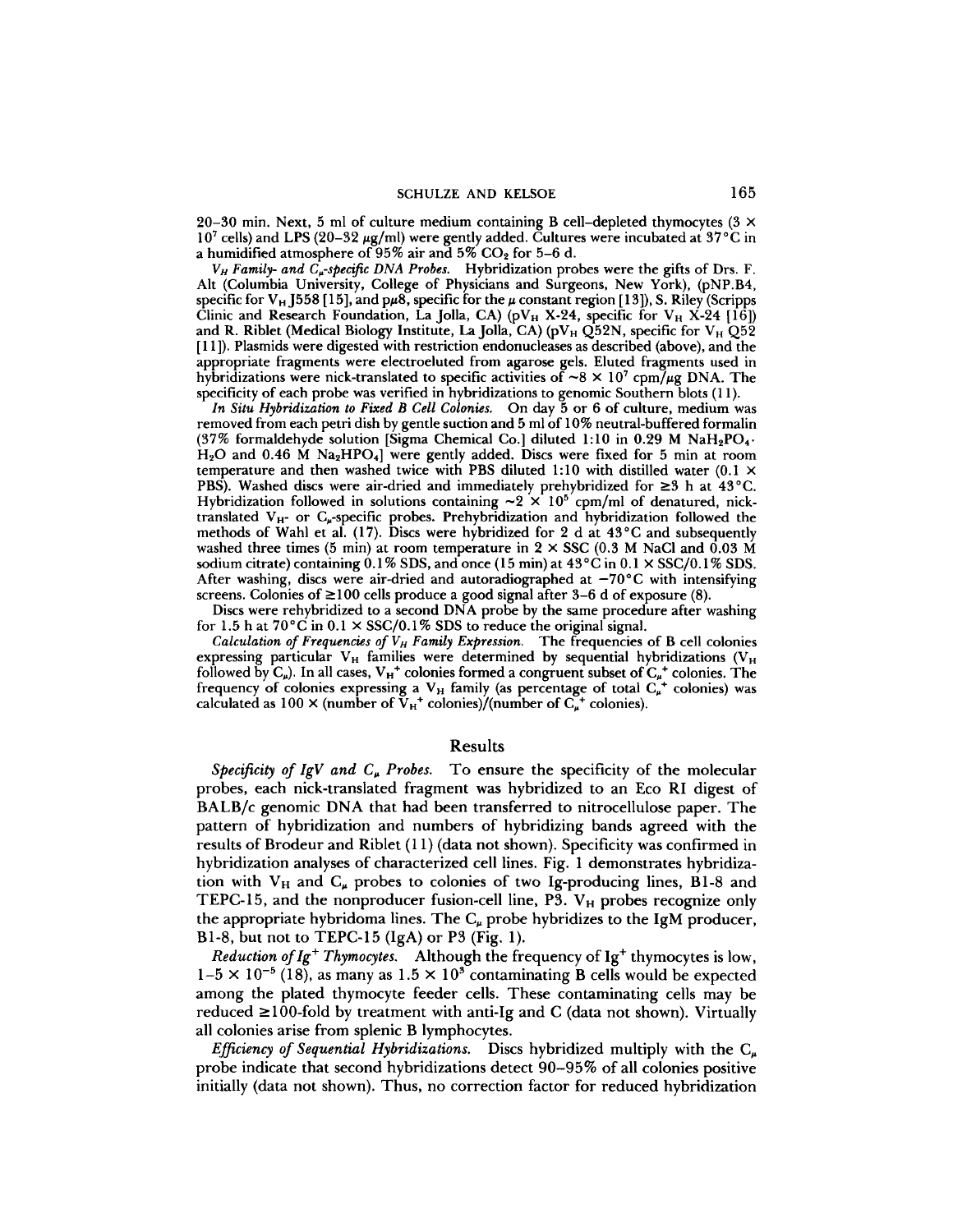

FIGURE 1.  $V_H$  and  $C_\mu$  probes hybridize specifically to characterized hybridoma and myeloma colonies. Colonies (80–140 cells) of TEPC-15, B1-8, and P3 (top to bottom) cells were fixed and hybridized with <sup>32</sup>P-labeled fragments of the pNP.B4, pS107V1 (the gift of Dr. R. Perlmutter) and pu8 (left to right) plasmids (see Materials and Methods).  $V_H$ -specific probes hybridize and label only the appropriate colonies (pNP.B4/BI-8; pS107V1/TEPC-15). The C<sub>#</sub> probe identifies the IgM-producing B1-8 colonies but does not label the IgA-secretor, TEPC-15, or the nonproducer, P3. Specificity of pV<sub>H</sub> X-24 and pV<sub>H</sub> Q52N-derived probes was confirmed by<br>dot-blot hybridization with hybridoma lines 28.23 and 28.120, respectively (data not shown).

efficiency was used. Pretreatment of filter paper discs with 0.1 M NaOH for 20 min prevented any subsequent hybridization, whereas DNase treatment for 30 min at 37°C did not alter hybridization results.

Kinetics and Efficiency of LPS-induced Colony Growth. Formation of antibodysecreting cell colonies depends absolutely upon the presence of mitogen (8–10).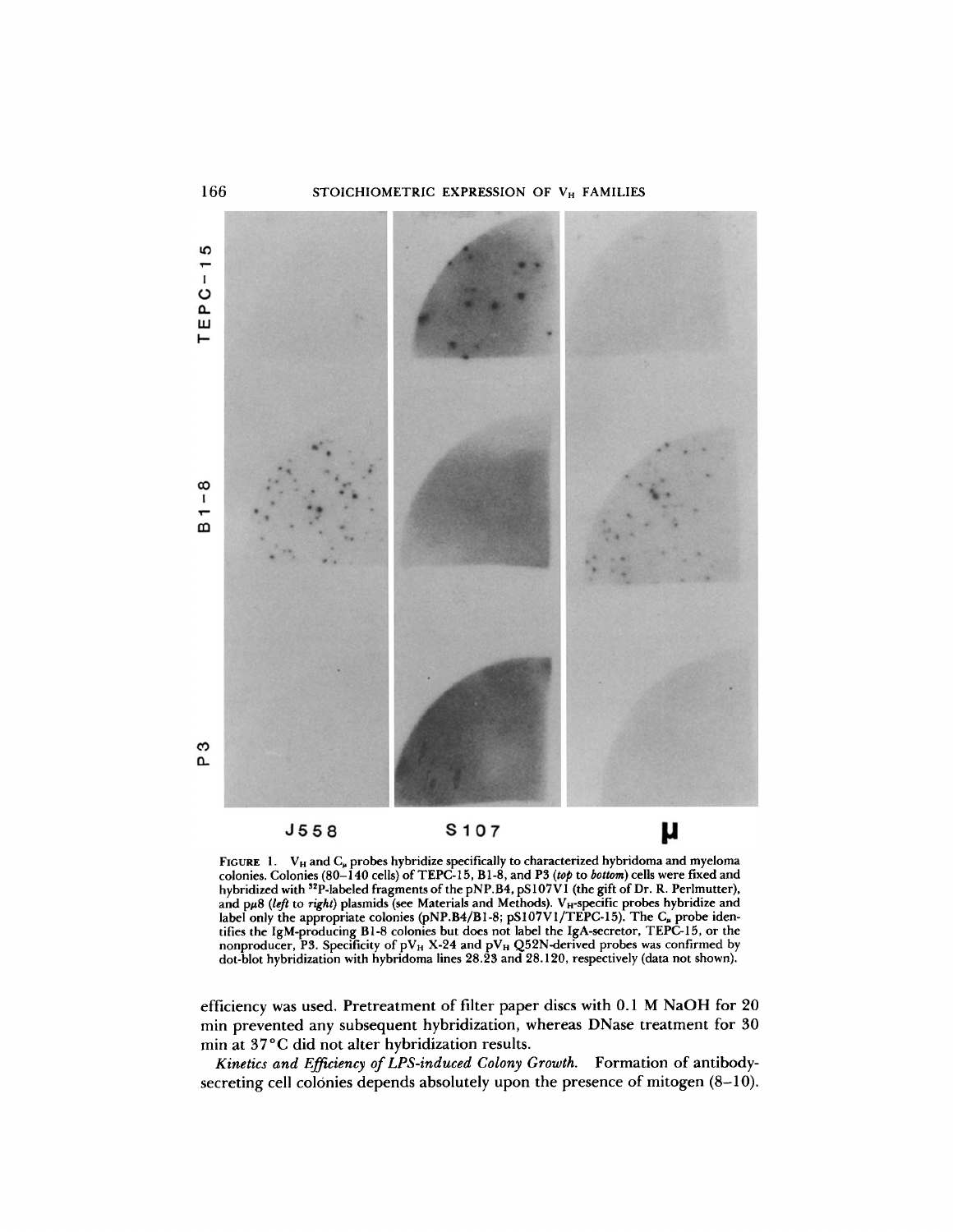# SCHULZE AND KELSOE 167

The relatively low concentrations of LPS  $(10-16 \mu g/ml)$  used in these experiments favor cellular proliferation over rapid differentiation to produce colonies sufficiently large (>100 cells) to detect by in situ hybridization (8). Typically, microscopic examination reveals that by day <sup>5</sup> of culture, 40-60% of colonies contain  $\geq$ 100 cells, consistent with an average division time of 12-14 h (8).

At low plating densities  $(\leq 10^4$  splenocytes/disc), the frequency of LPS-inducible, colony-forming precursor cells is about one-half that reported for LPSreactive splenocytes (8, 19). Colony formation is less efficient at higher plating densities; at  $10^5$  splenocytes/disc, the frequency of colony-forming precursors among C57BL/6 splenic B-cells is <sup>1</sup> in 23, representing an efficiency of 13-14% (8).

Efficiency of Colony Detection by In Situ Hybridization. The frequencies of LPSreactive C57BL/6 and BALB/c splenocytes in limiting dilution culture are reported as 1 in 6 and 1 in 20, respectively (19). Thus, among the  $10<sup>5</sup>$  splenocytes plated onto each filter paper disc, a maximum of  $1.67 \times 10^4$  C57BL/6 and 5  $\times$  $10<sup>3</sup>$  BALB/c cells should be sensitive to LPS stimulation. The numbers of hybridizable colonies, however, are much lower. In a representative experiment,  $10<sup>5</sup>$  C57BL/6 or BALB/c splenocytes were plated in tandem using identical reagents and cultured for 6 d. C57BL/6 splenocytes generated  $1,103 \pm 123$   $C_{\mu}^+$ colonies/disc, while BALB/c splenocytes produced only 388  $\pm$  60  $C_{\mu}$ <sup>+</sup> colonies/disc . Nonetheless, because of the lower frequency of LPS-reactive BALB/c splenocytes, the response of both strains represents an efficiency of 7-8%. This result is consistent with the requirement of  $\geq 100$  cells/colony to generate a hybridization signal and the distribution of colony sizes at day 5-6 of culture (see above).

Frequency of B Cell Colonies Expressing the  $V_H X$ -24, -Q52, or -J558 Families. Fig. 2 illustrates typical hybridizations of filter paper discs with the  $V_H$  J558 or -Q52 probes followed by subsequent hybridization with the  $C_{\mu}$  probe. The results of 10 independent determinations, in which almost 6.7  $\times$  10<sup>4</sup> C<sub> $\mu$ </sub><sup>+</sup> colonies were screened, are summarized in Table I. Among some  $3.6 \times 10^4$  C<sub> $\mu$ </sub><sup>+</sup> colonies arising from C57BL/6 splenocytes, 3.4% were  $V_H X-24^+$ , 17.3% were  $-Q52^+$ , and 55.5% expressed  $V_H$  J558 (Table I). Each  $V_H$  family was comparably expressed among BALB/c-derived colonies as well;  $V_H$  X-24<sup>+</sup>, -Q52<sup>+</sup>, and -J558<sup>+</sup> colonies constituted 2.5, 21.7, and 48.3% of the  $C_{\mu}$ <sup>+</sup> clones screened (Table I). Consistently, BALB/c-derived splenocytes generated slightly higher numbers of  $V_H Q52^+$ colonies and lower numbers of  $V_H$  J558<sup>+</sup> colonies than did equivalent numbers of C57BL/6 cells (Table I). While this may represent real differences between the Igh<sup>a</sup> and Igh<sup>b</sup> loci, this strain-associated variability is not statistically significant.

 $V_H$  expression among lymphocyte colonies varied between discs even though colonies arose from pooled splenocyte populations. For example, when  $V_H$ frequencies are determined for individual discs, rather than summed as in Table I, the mean  $(\pm$  SD) frequencies of  $V_H$  X-24<sup>+</sup>, -Q52<sup>+</sup>, and -J558<sup>+</sup> C57BL/6derived colonies are:  $3.3 \pm 2.6$ ,  $16.9 \pm 4.5$ , and  $49.5 \pm 16.7\%$ , respectively. These harmonic means differ from the arithmetic means calculated in Table I, as expected. Although the number of  $C_{\mu}^{+}$  colonies per disc varies (678  $\pm$  281, n = 56), all  $V_H$  frequencies are normalized with respect to  $C_{\mu}$ <sup>+</sup> hybridization.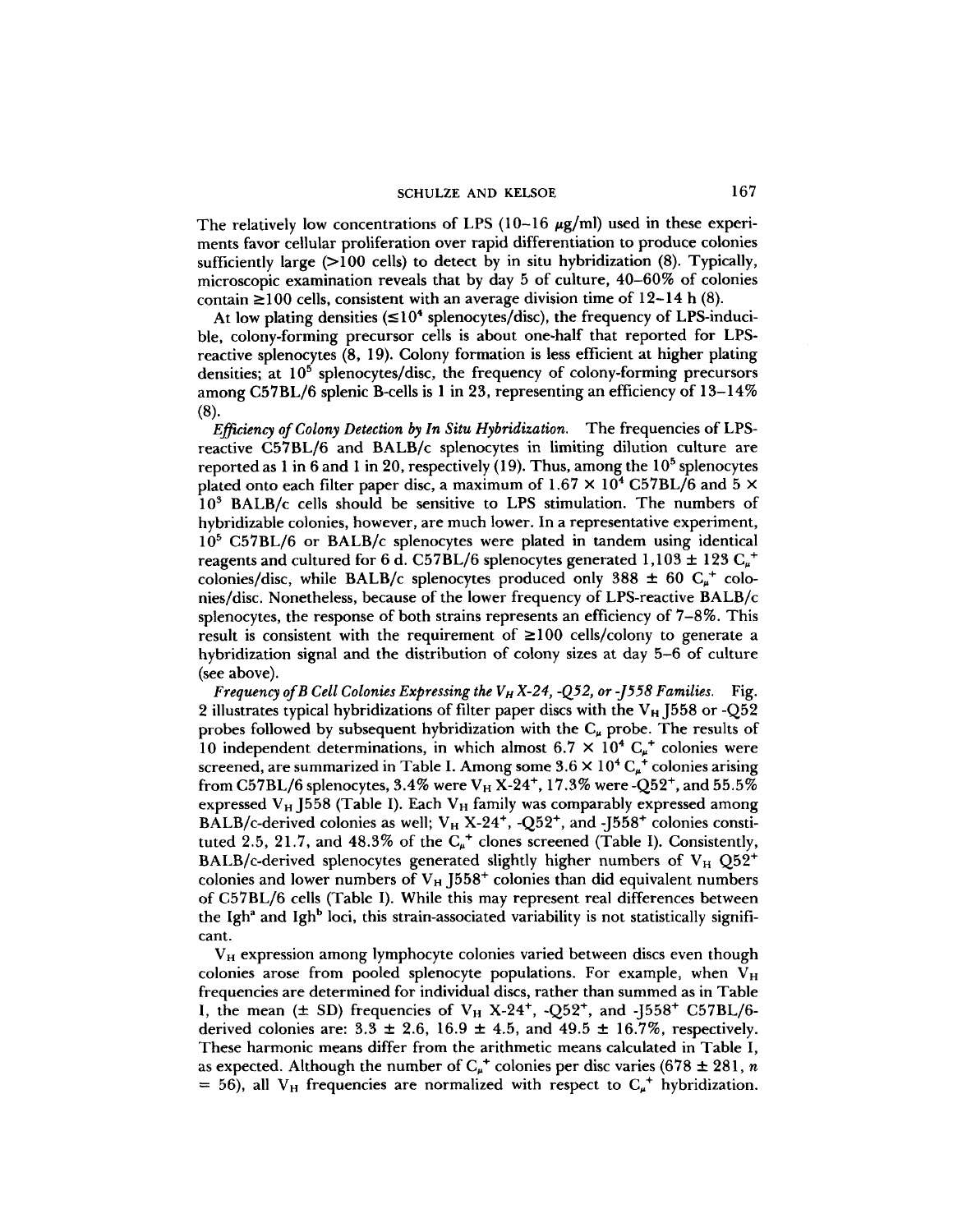

FIGURE 2. Typical sequential hybridizations of single discs with  $V_H$  and  $C_{\mu}$  probes. Equal numbers (10<sup>5</sup>) of C57BL/6 (top) and BALB/c splenocytes (bottom) were cultured, fixed, and numbers  $(10^5)$  of C57BL/6 (top) and BALB/c splenocytes (bottom) were cultured, fixed, and hybridized with  $V_{H^-}$  (left) and subsequently  $C_{\mu}$ -specific (right) cDNA probes as described (Materials and Methods). Every  $V_{H^+}$  colony may be mapped to a congruent  $C_{\mu}^+$  colony. The frequency of LPS-inducible, colony-forming precursor cells among BALB/c splenocytes is approximately one-third that of C57BL/6.

Because the  $p\mu8$  probe appears to hybridize with an efficiency comparable to that of the  $V_H$  probes (Fig. 1), the variability we observe is probably due to sampling errors (population fluctuations on single discs) compounded by the sequence diversity within  $V_H$  families, especially J558 (11).

#### **Discussion**

Generally, the frequencies at which  $V_H$  segments are expressed in hybridomas derived from mitogen-stimulated splenocytes of adult mice have been proportional to estimates of  $V_H$  number or  $V_H$  complexity (3, 4). These findings, confirmed by our analysis of C57BL/6 and BALB/c mice, are consistent with models of the stochastic assembly of Ig V regions. Among the some  $6.7 \times 10^4$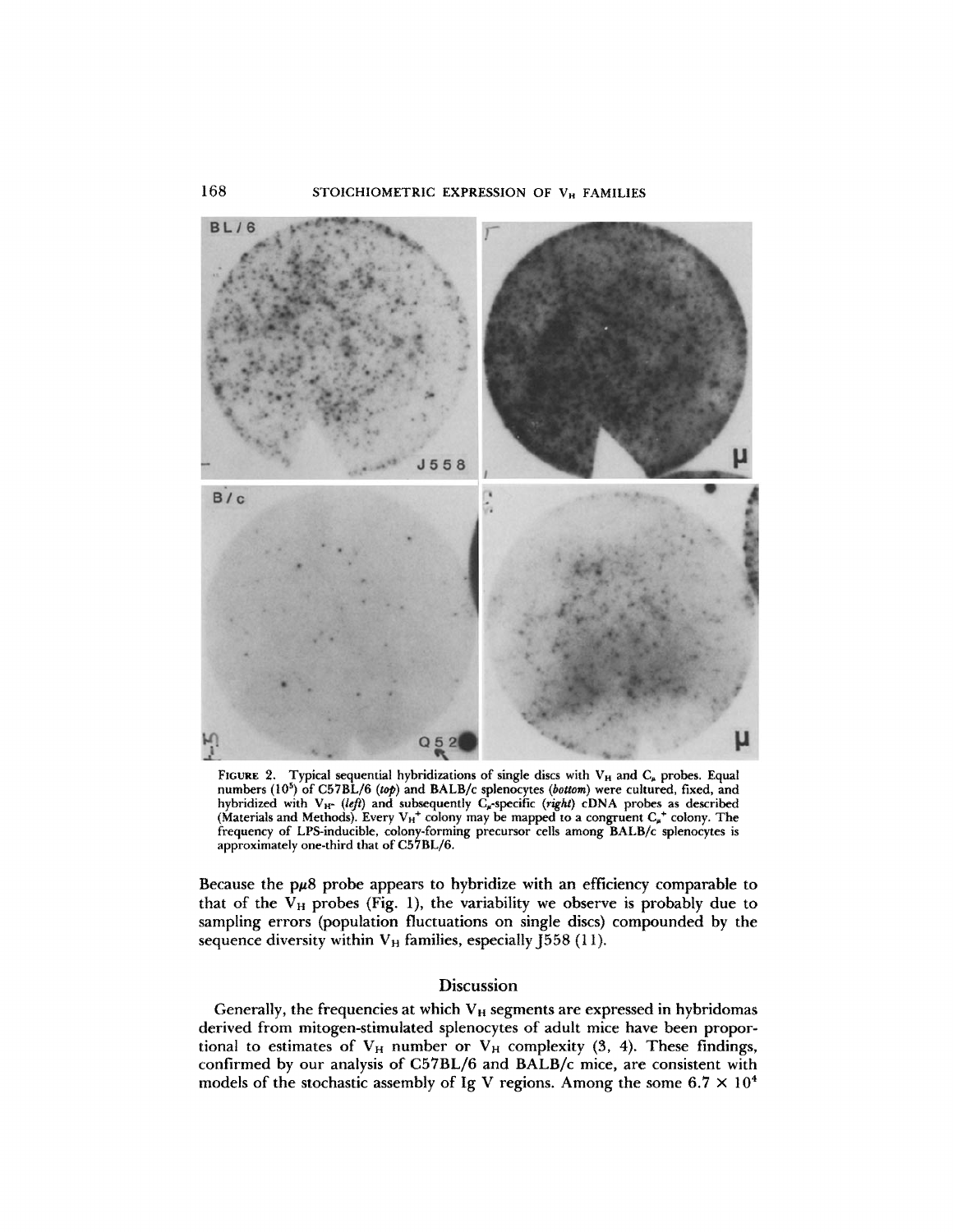| Responder<br>strain | $V_H^+$ colonies per $C_{\mu}^+$ colonies* | $C_{\mu}$ <sup>+</sup> colonies |              |                       |
|---------------------|--------------------------------------------|---------------------------------|--------------|-----------------------|
|                     | $X-24$                                     | Q52                             | <b>I558</b>  | screened              |
| C57BL/6             | 412/12,012                                 | 2,163/12,479                    | 6,512/11,723 | $36.214$ <sup>+</sup> |
|                     | (3.4)                                      | (17.3)                          | (55.5)       |                       |
| BALB/c              | 432/17,408                                 | 2,327/10,739                    | 1,152/2,385  | 30.532                |
|                     | (2.5)                                      | (21.7)                          | (48.3)       |                       |
| Combined            | 844/29.420                                 | 4,490/23,218                    | 7,664/14,108 | 66.746                |
|                     | (2.9)                                      | (19.3)                          | (54.3)       |                       |

TABLE <sup>I</sup> Frequencies of B Cell Colonies Expressing  $V_H$  X-24, -Q52, or -J558

\* Numbers in parentheses are percentages.

<sup> $\pm$ </sup> Data from six independent determinations, *n* (discs) = 56.

<sup>§</sup> Data from four independent determinations,  $n$  (discs) = 60.

| TABLE II |                                                                             |  |  |  |  |  |
|----------|-----------------------------------------------------------------------------|--|--|--|--|--|
|          | Stoichiometric Expression of $V_H$ Families among LPS-inducible Splenocytes |  |  |  |  |  |

|                 | $V_H$ family Complexity* | <b>Expression ratios</b> |         |        |          |
|-----------------|--------------------------|--------------------------|---------|--------|----------|
|                 |                          | Expected                 | C57BL/6 | BALB/c | Combined |
| $X-24$          |                          | (2/2)                    | 11      | 1Ŧ     |          |
| Q <sub>52</sub> | 15                       | 7.5(15/2)                | 5.1     | 8.7    | 6.7      |
| 1558            | 36                       | (36/2)<br>18.            | 16.3    | 19.3   | 18.7     |

\* Defined as the number of genomic DNA fragments formed by Eco RI digestion that hybridize to single  $V_H$ -specific probes (11).

<sup>#</sup> Values from Table I.

 $C_{\mu}^+$  C57BL/6- and BALB/c-derived colonies screened,  $\sim$ 3% expressed the V<sub>H</sub> X-24 family, 19% expressed  $V_H$  Q52, and some 54% transcribed J558  $V_H$ segments (Table I). Although fine differences in expression may exist between the two murine strains (Q52, BALB/c  $\geq$  C57BL/6; J558, C57BL/6  $\geq$  BALB/c), within both the Igh-V<sup>b</sup> and -V<sup>a</sup> loci, V<sub>H</sub> expression correlates well with V<sub>H</sub> complexity.

Complexity, the number of genomic DNA fragments formed by Eco RI digestion that hybridize to specific  $V_H$  probes (11), is a relative measure of the numbers of  $V_H$  gene segments, not an enumeration. Therefore, the complexities of the  $V_H$  families X-24 (= 2), Q52 (= 15), and J558 (= 35-40, single probe;  $\sim$ 60, multiple probes) only estimate the number of homologues. Despite this, unless these estimates are strongly biased (e.g., the density of  $V_H$  gene segments in family A  $\gg$  family B), comparison of ratios of  $V_H$  complexity should be a robust measure of comparative size .

The approximate ratio of complexities for the X-24, Q52, and J558  $V_H$  families determined by single V<sub>H</sub>-specific probes is 1:7.5:18 (11). If the expression of V<sub>H</sub> gene segments were indeed stochastic, the same ratio should describe the ratio of frequencies of B cell colonies expressing the X-24, Q52, and J558 families . Among some  $6.7 \times 10^4$  LPS-induced,  $C_{\mu}^+$  colonies derived from C57BL/6 or BALB/c splenocytes,  $\sim$ 3% expressed V<sub>H</sub> X-24 segments,  $\sim$ 19% were Q52<sup>+</sup>, and  $\sim$ 54% were J558<sup>+</sup>, a ratio of 1:6.7:18.7 (Table II). Thus, the expression of the  $V_H$  X-24, -Q52, and -J558 families among splenic B lymphocytes is consistent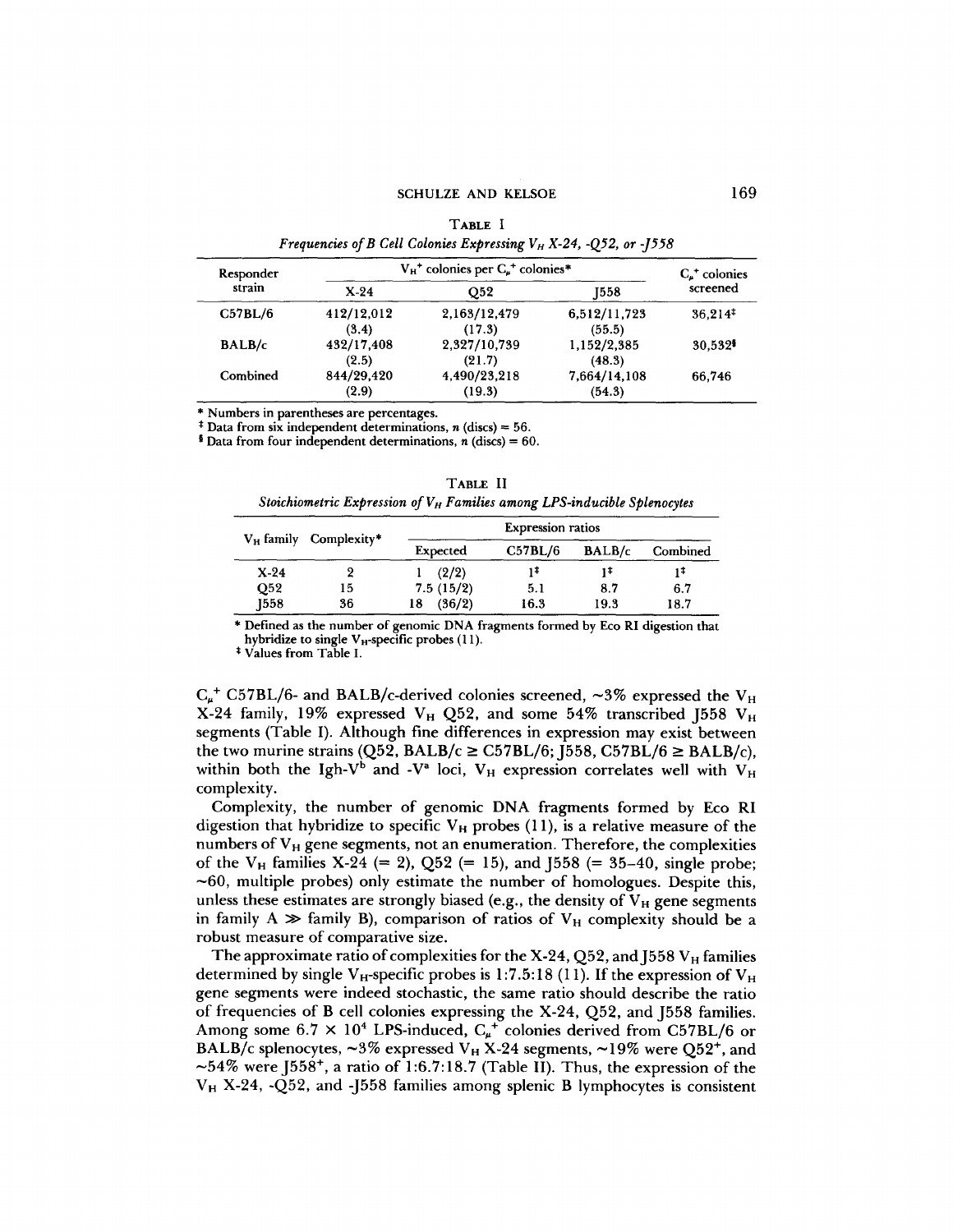## 170 STOICHIOMETRIC EXPRESSION OF V<sub>H</sub> FAMILIES

with a process of equiprobable expression of individual V-region genetic elements. Although this survey was not exhaustive, the  $X-24$ ,  $Q52$ , and J558 families include the full range of structural variability among the known  $V_H$  groups: X-24 and J558 are the smallest and largest of the  $V_H$  families (11); Q52 is proximal to the  $J_H$  locus, while J558 and X-24 are increasingly distal (20). There seems no good reason, a priori, to expect bias in the expression of those  $V_H$  families not tested.

Manser et al. (3) screened almost  $9 \times 10^3$  unspecifically induced, A/J-derived hybridoma cultures for the expression of a single  $V_H$  gene segment, obtaining an average frequency of <sup>1</sup> in 328 ; a result in good agreement with the expected total number of  $V_H$  gene segments. Dildrop and her colleagues (4) determined  $V_H$  expression in 51 LPS-induced, C57BL/6-derived hybridomas for all nine  $V_H$ families and found a reasonable correlation between complexity and the frequency at which each family was expressed. Our experiments with normal splenic B lymphocytes confirm these earlier reports; the antibody repertoire in these mice appears to be generated by equiprobable expression of V-region gene segments.

Recently, Livant et al. (21) have presented hybridization data suggesting that the J558  $V_H$  family may contain as many as  $10<sup>3</sup>$  members. These authors hypothesize that each of the 60 or so bands that define J558 complexity must represent  $10-15$  individual  $V_H$  segments. However, the simplest interpretation of these findings, that the number of functional J558 segments is much greater than all other  $V_H$  segments, is inconsistent with our results and those of Manser et al. and of Dildrop et al.  $(3, 4)$ . In terms of  $V_H$  use, complexity appears to be the best estimator of the frequencies at which  $V_H$  families (including J558) are expressed. This discrepancy implies either that few of the 500-1,000 J558 segments detected by Livant et al. (21) are capable of productive rearrangement, or that all  $V_H$  families contain (10  $\times$   $V_H$  complexity) members.

Somewhat paradoxically, specific humoral immunity appears to be founded upon random processes: genetic combinatorics, junctional artefacts, and somatic hypermutation. What then is the role of germline  $V_H$  diversity in the antibody repertoire? Do  $V_H$  families represent phenotypically neutral libraries of gene segments, or have they been selected for the utility of a specific product? Experiments to map  $V_H$  families to antigen-specific paratopes are in progress.

#### Summary

The filter paper disc method for cloning inducible lymphocytes was used to census the splenic B cell population of C57BL/6 and BALB/c mice for the expression of three  $V_H$  gene-families,  $V_H$  X-24, -Q52, and -J558. B cell colonies, arising from single founder lymphocytes, were identified by in situ hybridization with V<sub>H</sub> family- and C<sub>µ</sub>-specific cDNA probes. Some 6.7  $\times$  10<sup>4</sup> C<sub>µ</sub><sup>+</sup> colonies were screened. Among C57BL/6- or BALB/c-derived colonies,  $\sim 3\%$  were V<sub>H</sub> X-24<sup>+</sup>,  $\sim$ 19% were V<sub>H</sub> Q52<sup>+</sup>, and  $\sim$ 54% were V<sub>H</sub> J558<sup>+</sup>. These frequencies are consistent with a process of equiprobable expression for individual  $V_H$  segments, and provide direct evidence that normal splenic B lymphocytes use <sup>a</sup> process of random genetic combinatorics to generate the antibody repertoire.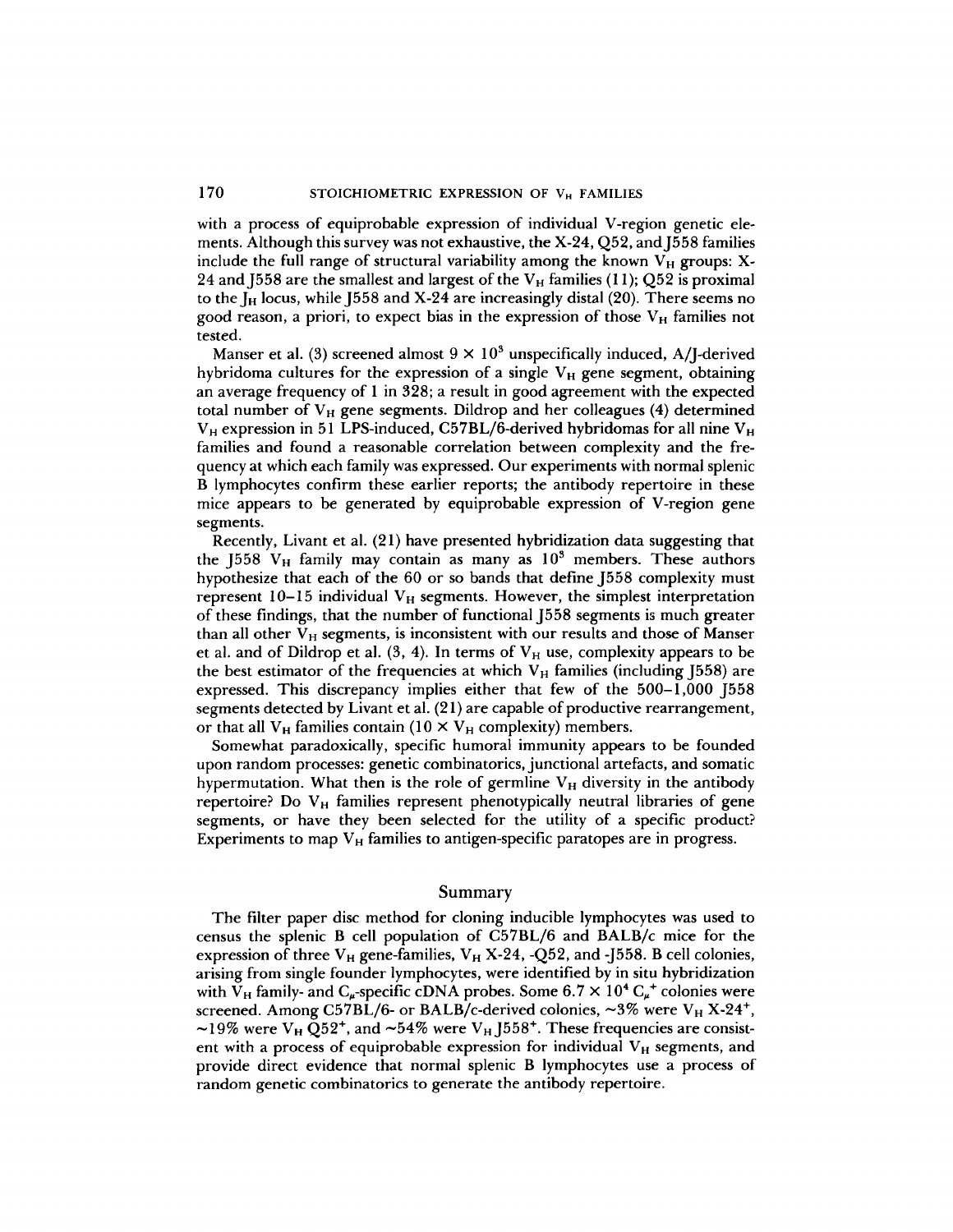#### SCHULZE AND KELSOE 171

We are grateful for the competent technical assistance of Mrs. D. Rubino and Ms. J. Haithcoat . We thank Drs. Alt, Perlmutter, Riblet, and Riley for providing the probes used in this study. Mmes. R. Peake and E. Young provided much help in the preparation of the manuscript.

Received for publication 22 January 1987 and in revised form 16 March 1987.

#### References

- 1. Honjo, T. 1983. Immunoglobulin genes. Ann. Rev. Immunol. 1:409.
- 2. Tonegawa, S. 1983. Somatic generation of antibody diversity. Nature (Lond.). 302 :575.
- 3. Manser, T., S.-Y . Huang, and M. L. Gefter . 1984. Influence of clonal selection on the expression of immunoglobulin variable region genes. Science (Wash. DC). 226:1283 .
- 4. Dildrop, R., U. Krawinkel, E. Winter, and K. Rajewsky. 1985.  $V_H$ -gene expression in murine lipopolysaccharide blasts distributes over the nine known  $V_H$ -gene groups and may be random. Eur. J. Immunol. 15:1154.
- 5. Yancopoulos, G. D., S. V. Desidero, M. Paskind, J. F. Kearney, D. Baltimore, and F. W. Alt. 1984. Preferential utilization of the most  $J_H$ -proximal  $V_H$  gene segments in pre-B-cell lines. Nature (Lond.). 311:727.
- 6. Perlmutter, R. M ., J. F. Kearney, S. P. Chang, and L. E. Hood. 1985. Developmentally controlled expression of immunoglobulin  $V_H$  genes. Science (Wash. DC). 227:1597.
- 7. Vakil, M., H. Sauter, C. Paige, and J. F. Kearney. 1986. In vivo suppression of perinatal multispecific B cells results in <sup>a</sup> distortion of the adult B cell repertoire. Eur. J. Immunol. 16:554 .
- 8. Kelsoe, G. 1987. Cloning of mitogen- and antigen-reactive B lymphocytes on filter paper discs: Phenotypic and genotypic analysis of B-cell colonies. Methods Enzymol. In press.
- 9. Kelsoe, G. 1985. Cloning of mitogen- and antigen-reactive B lymphocytes on filter paper discs I. A description of the technique and of methods for the analysis of colonies. J. Immunol. Methods. 76:345.
- 10. Kelsoe, G., and J. T. Stout. 1986. Cloning of mitogen- and antigen-reactive B lymphocytes on filter paper discs. II. Paratope frequencies within the mitogenselected repertoire. Cell. Immunol. 98:506.
- <sup>11</sup> . Brodeur, P. H., and R. Riblet. 1984. The immunoglobulin heavy-chain variable region (Igh-V) locus in the mouse. I. One hundred Igh-V genes comprise seven families of homologous genes. Eur. J. Immunol. 14:922.
- 12. Kearney, J. F., A. Radbruch, B. Liesegang, and K. Rajewsky. 1979. A new mouse myeloma cell line which has lost immunoglobulin expression but permits the construction of antibody-secreting hybrid cell lines. J. Immunol. 123:1548.
- 13. Bothwell, A. L. M., M. Paskind, M. Reth, T. Imanishi-Kari, K. Rajewsky, and D. Baltimore. 1981. Heavy chain variable region contribution to the NP<sup>b</sup> family of antibodies: Somatic mutation evident in a  $\gamma$ 2a variable region. Cell. 24:625.
- 14. Gearhart, P. J., N. D. Johnson, R. Douglas, and L. Hood. 1981 . IgG antibodies to phosphorylcholine exhibit more diversity than their IgM counterparts. Nature (Lond.). 291 :29.
- 15. Yancopoulos, G. D., and F. W. Alt. 1985. Developmentally controlled and tissue specific expression of unrearranged  $V_H$  gene segments. Cell. 40:271.
- 16. Hartman, A. B., and S. Rudikoff. 1984.  $V_H$  genes encoding the immune response to  $\beta$ -(1,6)-galactan: Somatic mutation in IgM molecules. EMBO (Eur. Mol. Biol. Organ.) J. 3:3023 .